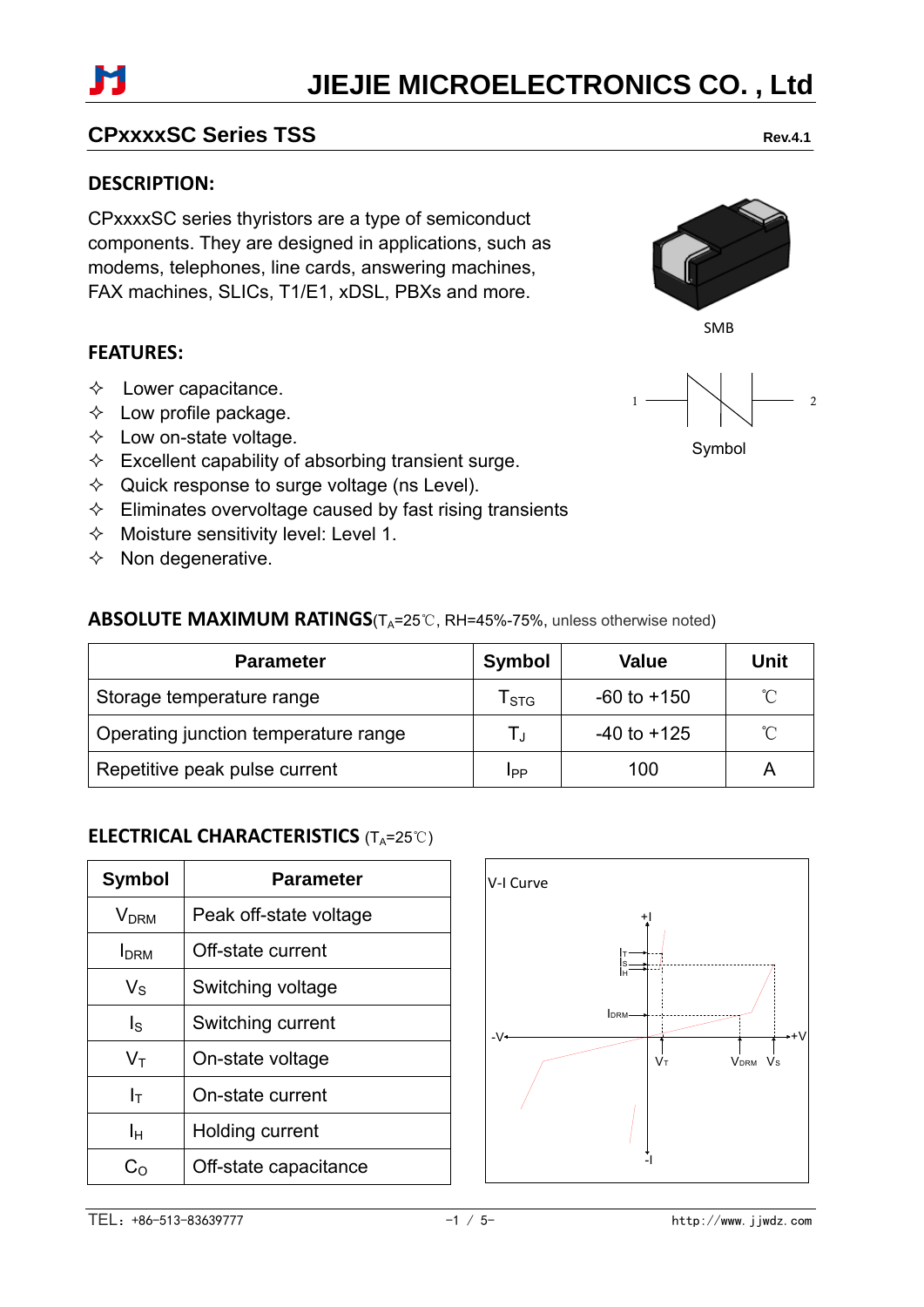# **MARKING**



CP-8C: Device Marking Code 1409: In ninth week, 2014

## **ELECTRICAL CHARACTERISTICS** (T<sub>A</sub>=25℃, continued)

|                 |             | <b>IDRM@VDRM</b> |     | $V_S^{\scriptsize\textcircled{\tiny 1}}\textcircled{\tiny 2}$ ls |                | $V_T@I_T$ | Iн  | $C_0^{\circledR}$ |                    |
|-----------------|-------------|------------------|-----|------------------------------------------------------------------|----------------|-----------|-----|-------------------|--------------------|
| Part<br>Number  | μA          | V                | V   | mA                                                               | V              | A         | mA  | рF                | Marking            |
|                 | max         |                  | max | max                                                              | max            | max       | min | max               |                    |
| <b>CP0080SC</b> | 1           | 6                | 15  | 800                                                              | 4              | 2.2       | 30  | 60                | CP-8C              |
| <b>CP0220SC</b> | $\mathbf 1$ | 18               | 30  | 800                                                              | $\overline{4}$ | 2.2       | 30  | 60                | CP22C              |
| <b>CP0300SC</b> | 1           | 25               | 40  | 800                                                              | $\overline{4}$ | 2.2       | 30  | 60                | CP03C              |
| <b>CP0640SC</b> | 1           | 58               | 77  | 800                                                              | $\overline{4}$ | 2.2       | 120 | 60                | CP06C              |
| <b>CP0720SC</b> | 1           | 65               | 87  | 800                                                              | 4              | 2.2       | 120 | 50                | CP07C              |
| <b>CP0900SC</b> | 1           | 75               | 98  | 800                                                              | 4              | 2.2       | 120 | 50                | CP09C              |
| <b>CP1100SC</b> | 1           | 90               | 130 | 800                                                              | 4              | 2.2       | 120 | 50                | CP11C              |
| <b>CP1300SC</b> | 1           | 120              | 160 | 800                                                              | 4              | 2.2       | 120 | 50                | CP <sub>13</sub> C |
| <b>CP1500SC</b> | 1           | 140              | 180 | 800                                                              | 4              | 2.2       | 120 | 45                | CP <sub>15</sub> C |
| <b>CP1800SC</b> | 1           | 170              | 220 | 800                                                              | 4              | 2.2       | 120 | 45                | CP <sub>18</sub> C |
| <b>CP2300SC</b> | 1           | 190              | 260 | 800                                                              | 4              | 2.2       | 120 | 40                | CP23C              |
| <b>CP2600SC</b> | 1           | 220              | 300 | 800                                                              | 4              | 2.2       | 120 | 40                | CP <sub>26</sub> C |
| <b>CP3100SC</b> | 1           | 275              | 350 | 800                                                              | 4              | 2.2       | 120 | 35                | <b>CP31C</b>       |
| <b>CP3500SC</b> | 1           | 320              | 400 | 800                                                              | 4              | 2.2       | 120 | 35                | <b>CP35C</b>       |
| <b>CP3800SC</b> | 1           | 340              | 450 | 800                                                              | 4              | 2.2       | 120 | 35                | <b>CP38C</b>       |

① Vs is measured at 100KV/s

 $\textcircled{2}$  Off-state capacitance is measured in V<sub>DC</sub>=2V, V<sub>RMS</sub>=1V, f=1MHz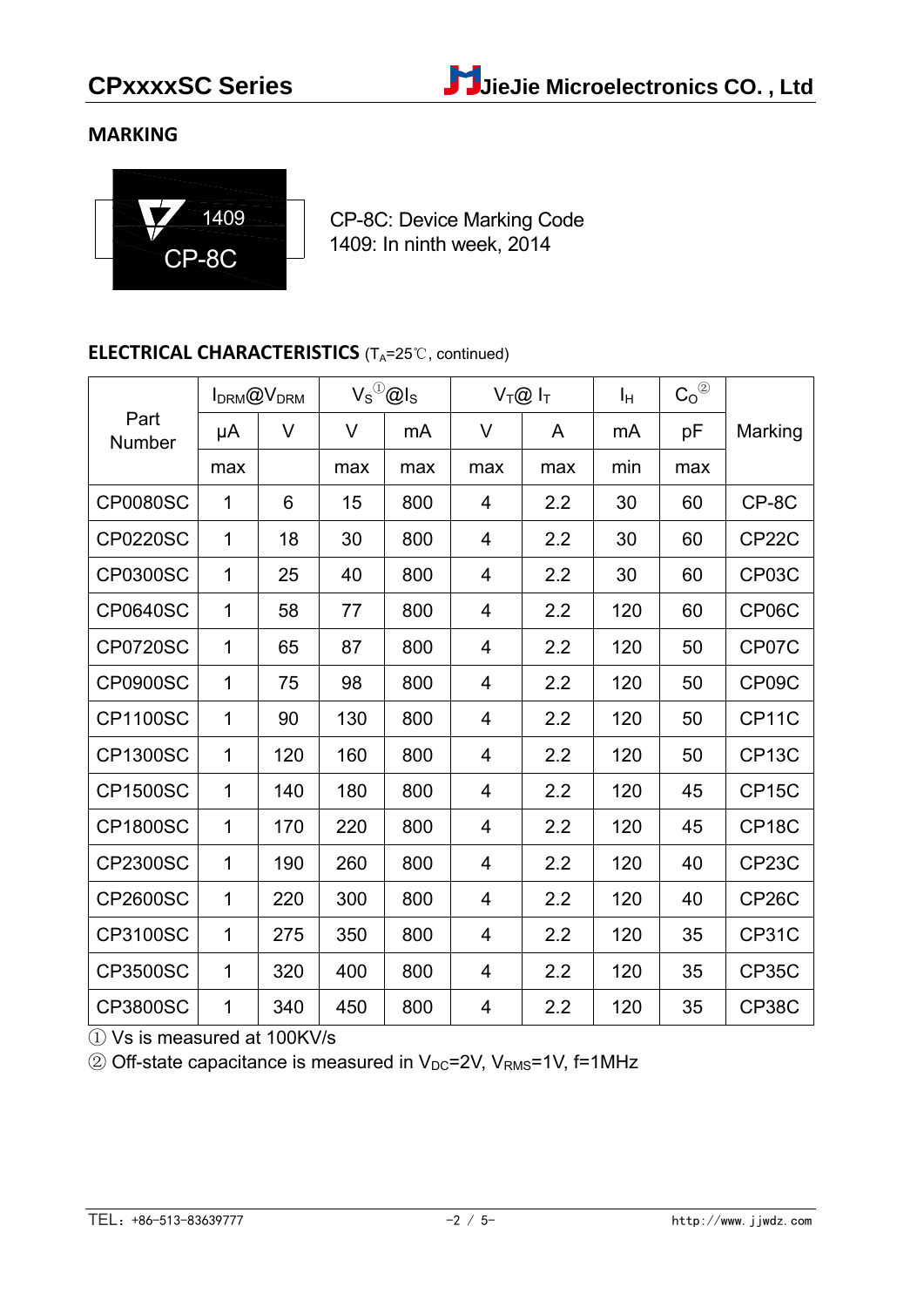# **SURGE RATINGS**

| <b>Series</b> |                     |                      | $I_{PP}(A)$ min |     |
|---------------|---------------------|----------------------|-----------------|-----|
|               | $2 \times 10 \mu s$ | $10\times360\,\mu s$ | 10×1000µs       |     |
| ບ             | 500                 | 400                  | 175             | 100 |

### **ORDERING INFORMATION**

| Low capacitance sidactor |                |                      |  | Surge Ratings :6KV(10/700µs) |
|--------------------------|----------------|----------------------|--|------------------------------|
|                          | Median voltage |                      |  | ⊦Package type                |
|                          |                | 0:Bi-direction,1:Uni |  |                              |

### **SOLDERING PARAMETERS**

| <b>Reflow Condition</b>                              |                                                      | Pb-Free assembly<br>(see FIG.2) |  |
|------------------------------------------------------|------------------------------------------------------|---------------------------------|--|
|                                                      | -Temperature Min $(T_{s(min)})$                      | +150℃                           |  |
| Pre Heat                                             | -Temperature Max $(T_{s(max)})$                      | +200℃                           |  |
|                                                      | -Time (Min to Max) (ts)                              | 60-180 secs.                    |  |
|                                                      | Average ramp up rate (Liquidus Temp $(T_L)$ to peak) | 3°C/sec. Max                    |  |
| $T_{\text{s(max)}}$ to T <sub>L</sub> - Ramp-up Rate |                                                      | 3°C/sec. Max                    |  |
| Reflow                                               | -Temperature( $T_L$ ) (Liquidus)                     | $+217^{\circ}$                  |  |
|                                                      | -Temperature( $t_L$ )                                | 60-150 secs.                    |  |
| Peak Temp $(T_p)$                                    |                                                      | +260(+0/-5) $°C$                |  |
|                                                      | Time within 5°C of actual Peak Temp $(t_p)$          | 30 secs. Max                    |  |
| Ramp-down Rate                                       |                                                      | $6^{\circ}$ C/sec. Max          |  |
| Time 25°C to Peak Temp (T <sub>P</sub> )             |                                                      | 8 min. Max                      |  |
| Do not exceed                                        |                                                      | +260℃                           |  |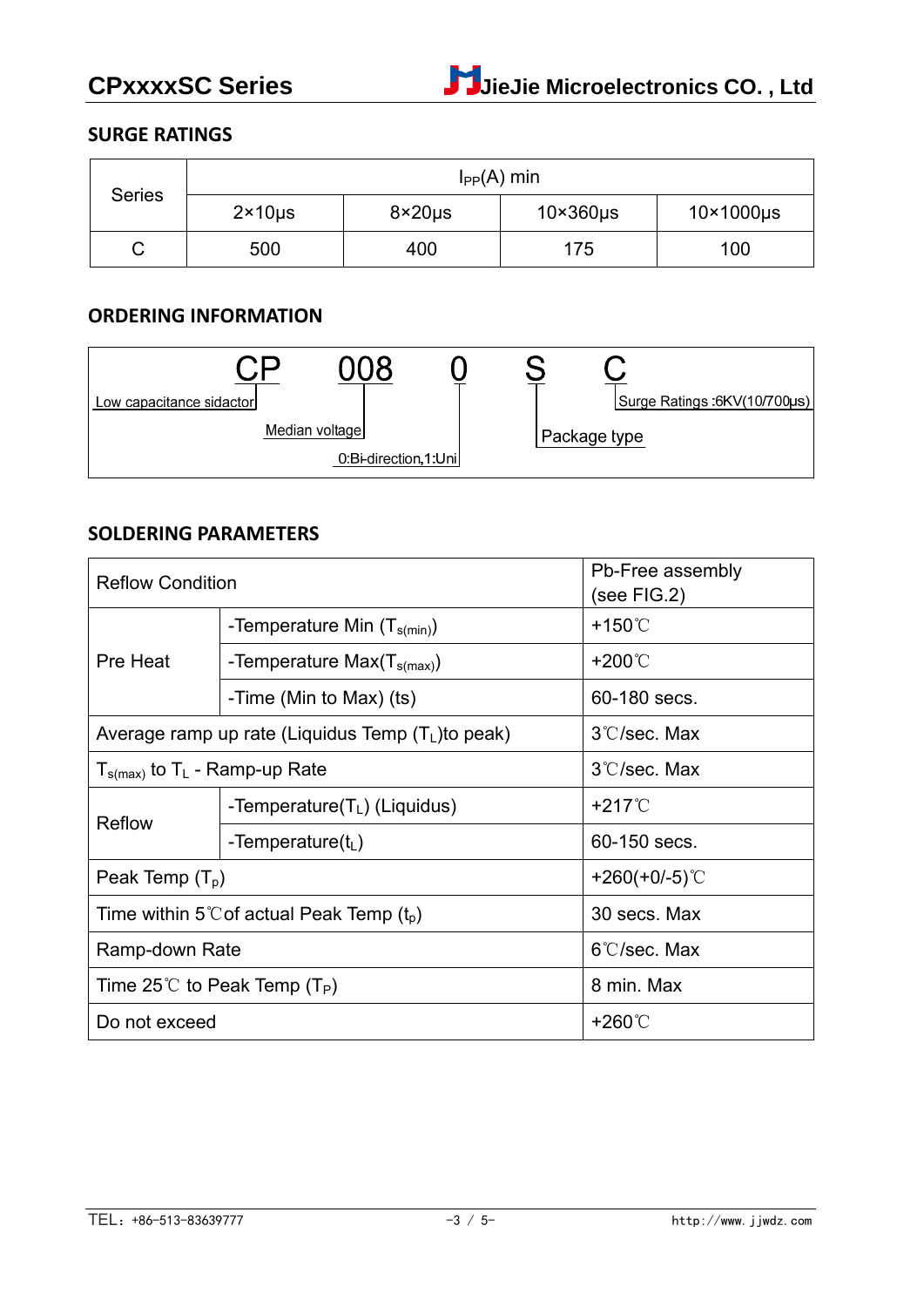

### **FIG.1:** tr × td pulse waveform



**FIG.3:** Normalized Vs change vs. junction temperature



### **FIG.2:** Reflow condition



**FIG.4:** Normalized DC holding current vs. case temperature



### **PACKAGE MECHANICAL DATA**





|      | Dimensions         |       |        |       |  |  |
|------|--------------------|-------|--------|-------|--|--|
| Ref. | <b>Millimeters</b> |       | Inches |       |  |  |
|      | Min.               | Max.  | Min.   | Max.  |  |  |
| A    | 3.30               | 3.94  | 0.130  | 0.155 |  |  |
| B    | 4.30               | 4.80  | 0.169  | 0.189 |  |  |
| C    | 1.90               | 2.20  | 0.075  | 0.087 |  |  |
| D    | 0.95               | 1.52  | 0.037  | 0.060 |  |  |
| Е    | 5.20               | 5.60  | 0.205  | 0.220 |  |  |
| F    | 0.051              | 0.203 | 0.002  | 0.008 |  |  |
| G    | 0.15               | 0.31  | 0.006  | 0.012 |  |  |
| н    | 2.10               | 2.40  | 0.083  | 0.094 |  |  |
| J    | 2.20               |       | 0.087  |       |  |  |
| Κ    |                    | 2.60  |        | 0.102 |  |  |
| L    | 2.30               |       | 0.091  |       |  |  |